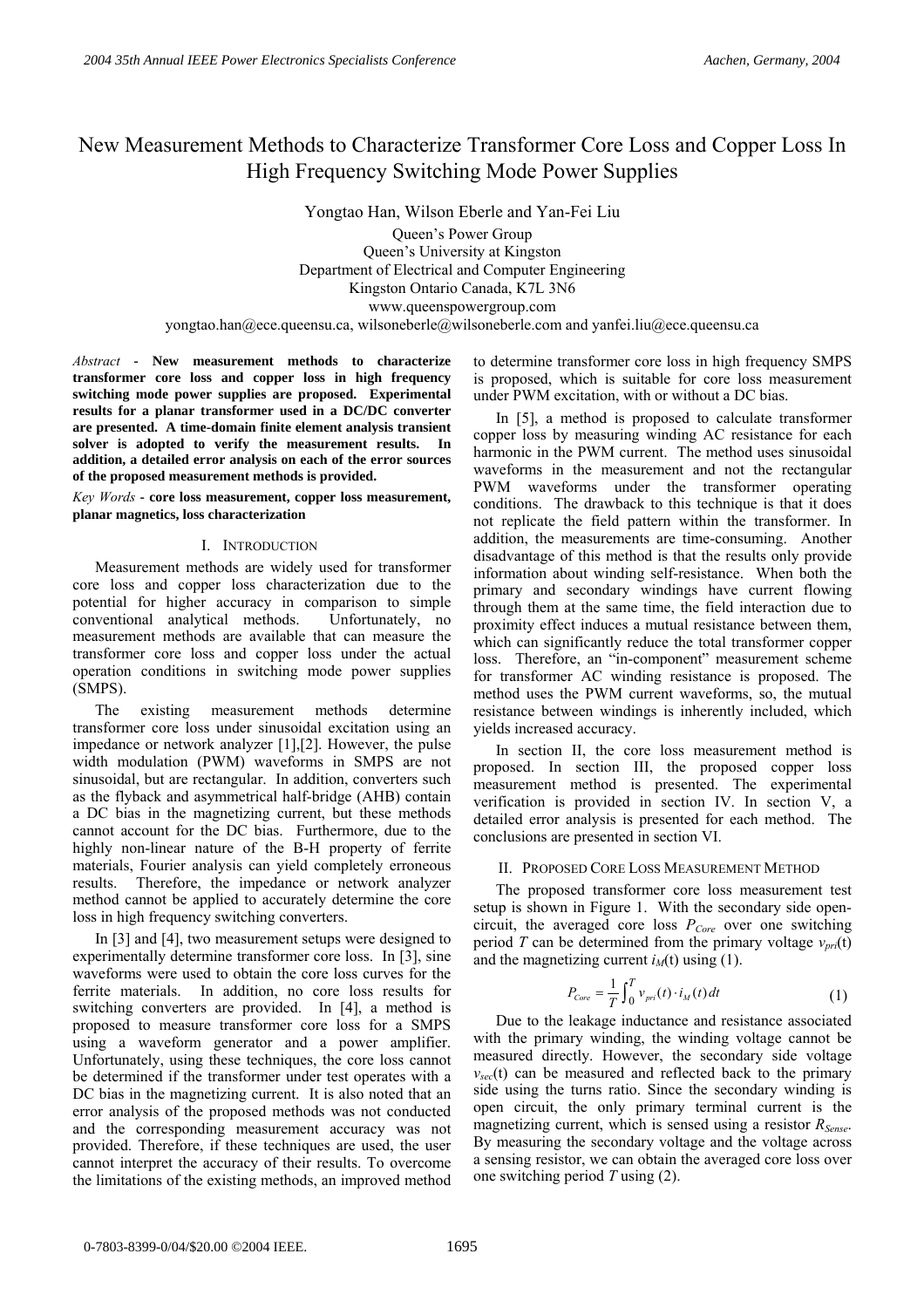

Figure 1 Proposed core loss measurement test setup

Using a digital oscilloscope with channel math capabilities, (2) can be evaluated directly using the oscilloscope. In  $(2)$ ,  $N_P$  and  $N_s$  are the primary and secondary winding turns;  $v_{1i}$  and  $v_{2i}$  are the i<sup>th</sup> sample of the measured voltage values of the secondary side and current sensing resistor; *N* is the number of the samples in one switching period.

$$
P_{Core} = \frac{N_p}{N_s} \frac{1}{N} \sum_{i=1}^{N} v_{1i} \cdot \frac{v_{2i}}{R_{sense}}
$$
 (2)

The practical implementation issues of the measurement setup are explained as follows:

*1) Power Source* 

A PWM waveform generator (function generator) and an RF power amplifier (3MHz bandwidth) are used to provide the PWM voltage source to the transformer.

#### *2) Current Sensing Device*

A low-inductive metal film resistor is used to measure the magnetizing current. In order to minimize the distortion on the waveform and at the same time to reduce the phaseshift error, ten 10Ω±1% metal film resistors were connected in parallel. The impedance characteristic of the resistor combination is flat up to 5MHz.

## *3) DC Bias Current*

An optional auxiliary winding can be introduced to provide the equivalent DC magnetomotive force to the core for transformers that operate with a DC bias component in the magnetizing current. A 2mH inductor was connected in the auxiliary circuit to reduce the high frequency AC ripple. In addition, two auxiliary windings with the same number of turns were connected with opposite polarities to eliminate the AC voltage from the primary winding. The second auxiliary winding is connected into the same transformer as the one under test.

In order to ensure the measurement of the transformer core loss is accurate and to eliminate error from a variety of sources, three key steps are proposed in the following subsections.

## *A. Calibration of the Winding Turns Ratio*

The proposed core loss measurement method has twoports. Due to the non-ideal magnetic coupling, parasitic air flux and the winding terminations, the primary and secondary winding terminal voltage ratio can vary slightly

from the designed turns ratio. In order to minimize this error, the winding turns ratio should be calibrated. For the turns ratio calibration, a sinusoidal wave can be used to simplify the process. The turns ratio result can be applied to the rectangular PWM waveforms under test. The terminal voltages (peak or peak-to-peak value) of the primary and secondary windings are measured and the actual turns ratio is calculated using (3), which is then used in (2). The calibration should be conducted over a range of frequencies.

$$
N_{Turns-Ratio} = V_{\text{Pr}i} / V_{\text{Sec}}
$$
 (3)

# *B. Current Sensing Resistance Calibration*

Some error will be introduced into the core loss measurement due to the tolerance and the associated inductance of the current sense resistor. A good approach is to calibrate the resistor's frequency response using the impedance analyzer to ensure its frequency response remains flat for several harmonics of the switching frequency.

## *C. Averaging Data*

Averaging should be adopted for the data processing. The core loss for each operating condition should be tested ten times and then the values should be averaged.

# III. PROPOSED COPPER LOSS MEASUREMENT METHOD

The objective of transformer copper loss measurement is to obtain an equivalent AC resistance for each winding under the actual operating conditions. To proceed, it is important to clarify the following two concepts:

1) We need to define the current wave shape used in the measurement under the SMPS operating conditions. By analyzing the SMPS circuits, the currents flowing through the windings can usually be well approximated as a rectangular wave shape (unipolar or bipolar) of the corresponding duty ratio by neglecting the small ripple [6]. Therefore, a rectangular PWM current can be used in measuring the transformer copper loss. In this paper, a bipolar rectangular PWM waveform is used.

2) A transformer is a multi-winding structure, so, the field interaction between the primary and secondary windings induces a mutual resistance. Fortunately, we don't need to obtain the mutual resistance information. What we need is an equivalent AC resistance of each winding under the operating condition, which includes the mutual resistance information.

The proposed transformer winding AC resistance measurement scheme is shown in Figure 2. By applying the rectangular PWM voltage in the primary side from the waveform generator and power amplifier, the corresponding magnetic field is established within the transformer and a PWM voltage is induced in the secondary side. If a resistive load is connected on the secondary side, a rectangular current will flow through the load resistor and the secondary winding equivalent AC resistance. The secondary side current i*Sec* can be obtained by measuring the voltage across the load resistor. An auxiliary winding is added to measure the secondary winding terminal voltage. This winding can be easily added externally around the core since it does not carry any current. The two voltages are then measured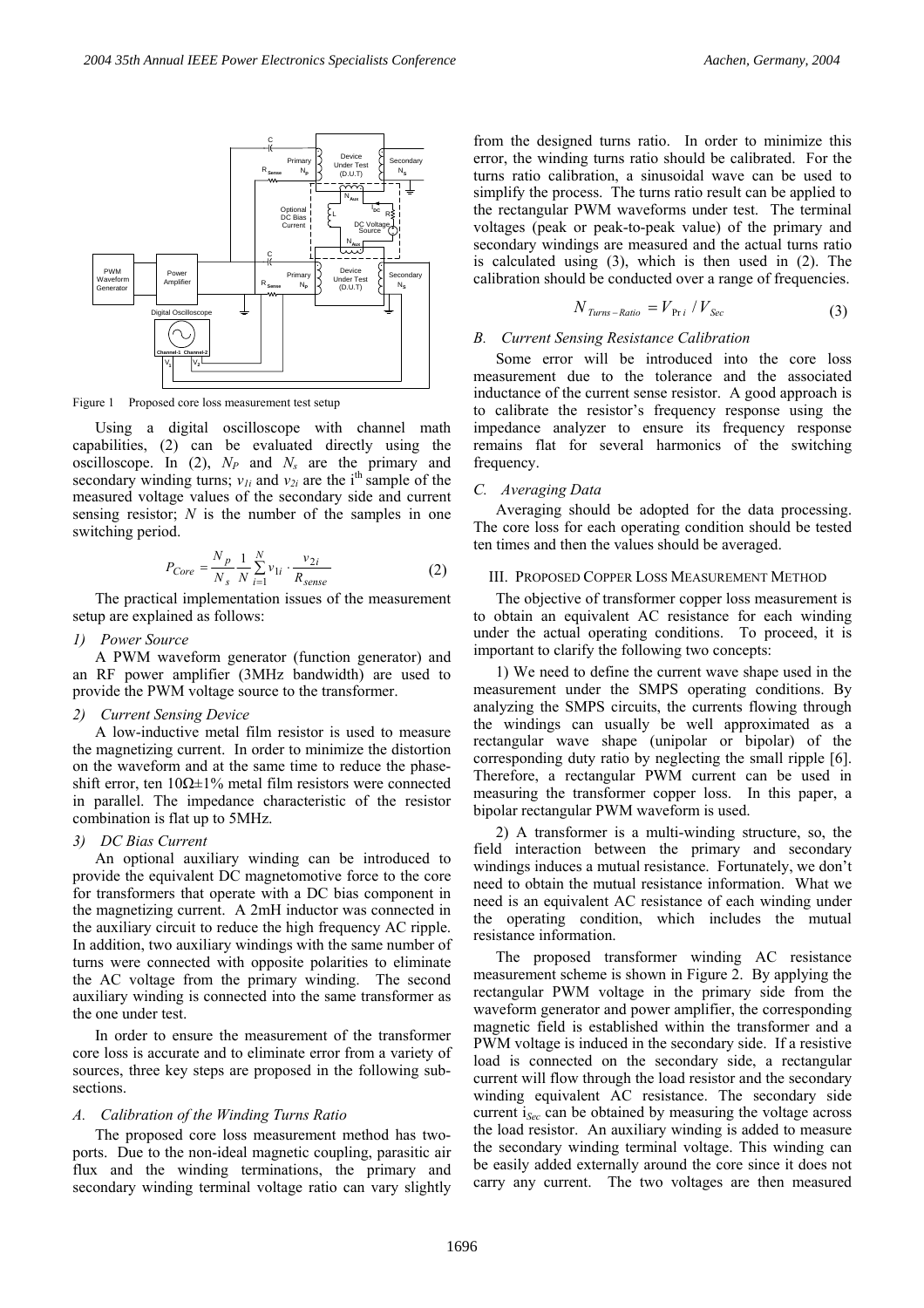using a digital oscilloscope. Then the averaged power of the secondary winding  $P_{Sec}$  and the power of the load resistor *PLoad* can be calculated over one switching period. Therefore, the secondary winding equivalent AC resistance can then be calculated using (4), where *NSec* and *NAux* are the the secondary and auxiliary winding turns;  $v_{1i}$  and  $v_{2i}$  are the i<sup>th</sup> sample of the voltage values; and *N* is the number of the samples in one switching period.



Figure 2 Proposed copper loss measurement test setup

$$
R_{\text{Sec-AC}} = \frac{P_{\text{Sec}} - P_{\text{Load}}}{I_{\text{SecRMS}}^2} = \frac{\frac{N_{\text{Sec}}}{N} \frac{1}{N} \sum_{i=1}^{N} v_{1i} \cdot \frac{v_{2i}}{R_{\text{Load}}}}{\frac{1}{N} \sum_{i=1}^{N} \left(\frac{v_{2i}}{R_{\text{Load}}}\right)^2} - R_{\text{Load}}
$$
(4)

By defining the corresponding functions in the digital oscilloscope, the power of the measured winding and the RMS current value over one switching period can be obtained easily and used in the winding resistance calculation. In order to measure the primary winding AC resistance, the secondary winding should be excited.

In order to ensure the measurement of the transformer copper loss is accurate and to eliminate error from a variety of sources, three key steps are proposed in the following sub-sections.

#### *A. Calibration of the Winding Turns Ratio*

In the proposed transformer winding AC resistance measurement method, a third winding is used to obtain the terminal voltage of the measured winding. The actual winding turns ratio between the measured winding and the third winding should be calibrated in order to achieve accurate results. This can be achieved using the procedure outlined in section II.

#### *A. Load Resistance Calibration*

Since a resistor is used as the load in measuring the winding AC resistance, the resistor's tolerance and frequency response can have a significant impact on measurement results. In order to minimize any error introduced by the resistor, the resistor's frequency response should be measured using an impedance analyzer to obtain an accurate resistance value and phase response.

#### *B. Averaging Data*

As in the core loss calculation, the copper loss data in the winding AC resistance measurement should be averaged in order to minimize any random error in the measurements.

#### IV. MEASUREMENT RESULTS AND VERIFICATION

A high frequency planar transformer was tested to verify the proposed core loss and copper loss methods. In order to verify the loss measurement results, a time-domain Finite Element Analysis solver from ANSOFT was used.

A multi-winding planar transformer was used in an AHB DC/DC converter with unbalanced secondary windings [7]. The converter diagram is shown in Figure 3. The specifications of the converter and the transformer parameters are:

Input: 35-75V, nominal at 48V, output: 5V/25W

Switching frequency: 400kHz

Main winding turns:  $N_p$ :  $N_{s1}$ :  $N_{s2}$  = 6:1:3

Core: E18/4/10 planar cores (EE combination) Winding: 1oz (35µm) copper on a 10-layer PCB

. . . Vin Q1 Q2 CB LM NP NS2 NS1 D1 D4 D2 Q4 Q3 D3 LF CF RL + Vout -

Figure 3 AHB converter diagram

Due to the complementary duty cycle operation and unbalanced secondary windings, the converter operates with a DC bias  $(I_{M-DC})$  in the magnetizing current. It can be calculated using (5).

$$
I_{M-DC} = (1 - D)I_o \frac{N_{s2}}{N_p} - DI_o \frac{N_{s1}}{N_p}
$$
 (5)

In the transformer design, an air gap of 67µm was added to the core central leg to avoid saturation. The proposed optional circuit to create the DC bias current for the test setup was used in the core loss measurement.

#### *A. Core Loss Measurement Results*

The following three operating conditions of the AHB transformer were tested using the proposed method.

- 1)  $V_{in}$ =35-75V range  $\omega$  no load
- 2)  $V_{in}$ =35-75V range @ 5A load
- 3)  $V_{in}$ =48V @ 0-5A load range

The measurement results and FEA simulation results are provided in Figure 4. In order to illustrate the effect of the DC bias current on the ferrite core loss, Figure 4(a) shows the core loss measurement and simulation results under operating conditions 1) and 2). Figure 4(b) provides the results for operating condition 3). The core losses under the equivalent 400kHz sine waveform and bipolar square waveform (D=50%) with no DC bias current condition were also tested for comparison purposes.

Some typical core loss measurement waveforms under operating condition 1) are shown in Figure 5. The digital oscilloscope math functions implement (2). The results are indicated on the right side of the figure.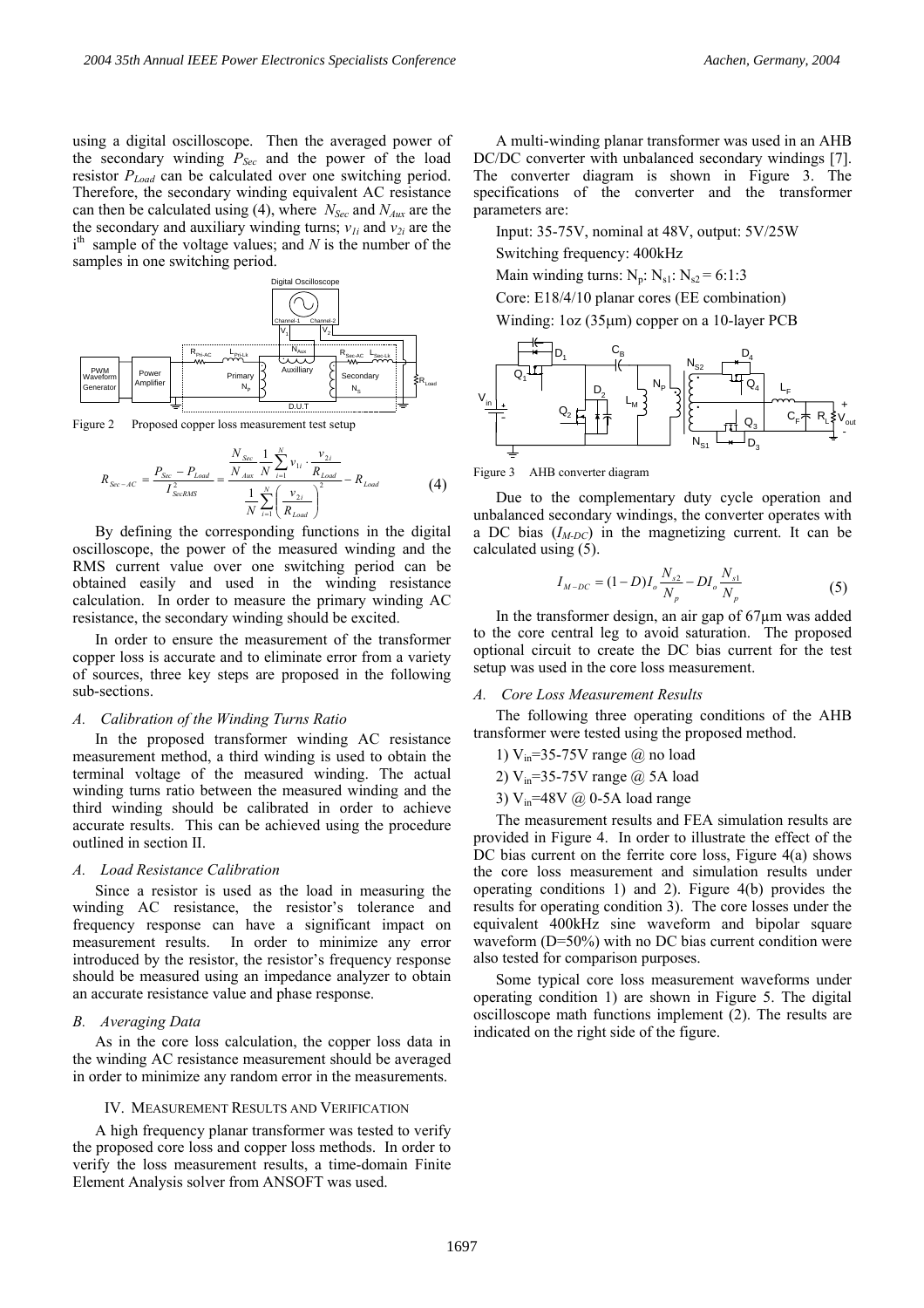

Figure 4 AHB transformer core loss results

It is clear from the test results that the core loss under PWM waveform excitation increases as the duty ratio decreases and that the addition of a DC bias current increases core loss.

Using the FEA simulation result as the reference, the difference between the measurement and the FEA simulation is within  $\pm 5\%$  for all the measurement conditions.





Figure 5 AHB core loss measurement waveforms: (a) Vin=35V, (b) Vin=48V, (c) Vin=75V

## *A. Winding AC Resistance Measurement Results*

The AC resistance of the AHB transformer power windings were measured and 3D FEA simulations were conducted to compare the results. The measurement and FEA simulation results are illustrated in Figure 6. The DC resistances are also provided as a reference.

Using the simulation results as reference, the difference between the measurement and FEA simulation results are within  $\pm 10\%$  for the three AHB transformer powertrain windings. The measurement waveforms are shown for the secondary-I winding in Figure 7.

We can observe from the test results that the winding equivalent AC resistance under PWM waveform excitation is larger than that under sinusoidal excitation. In addition, the resistance increases as the duty ratio decreases.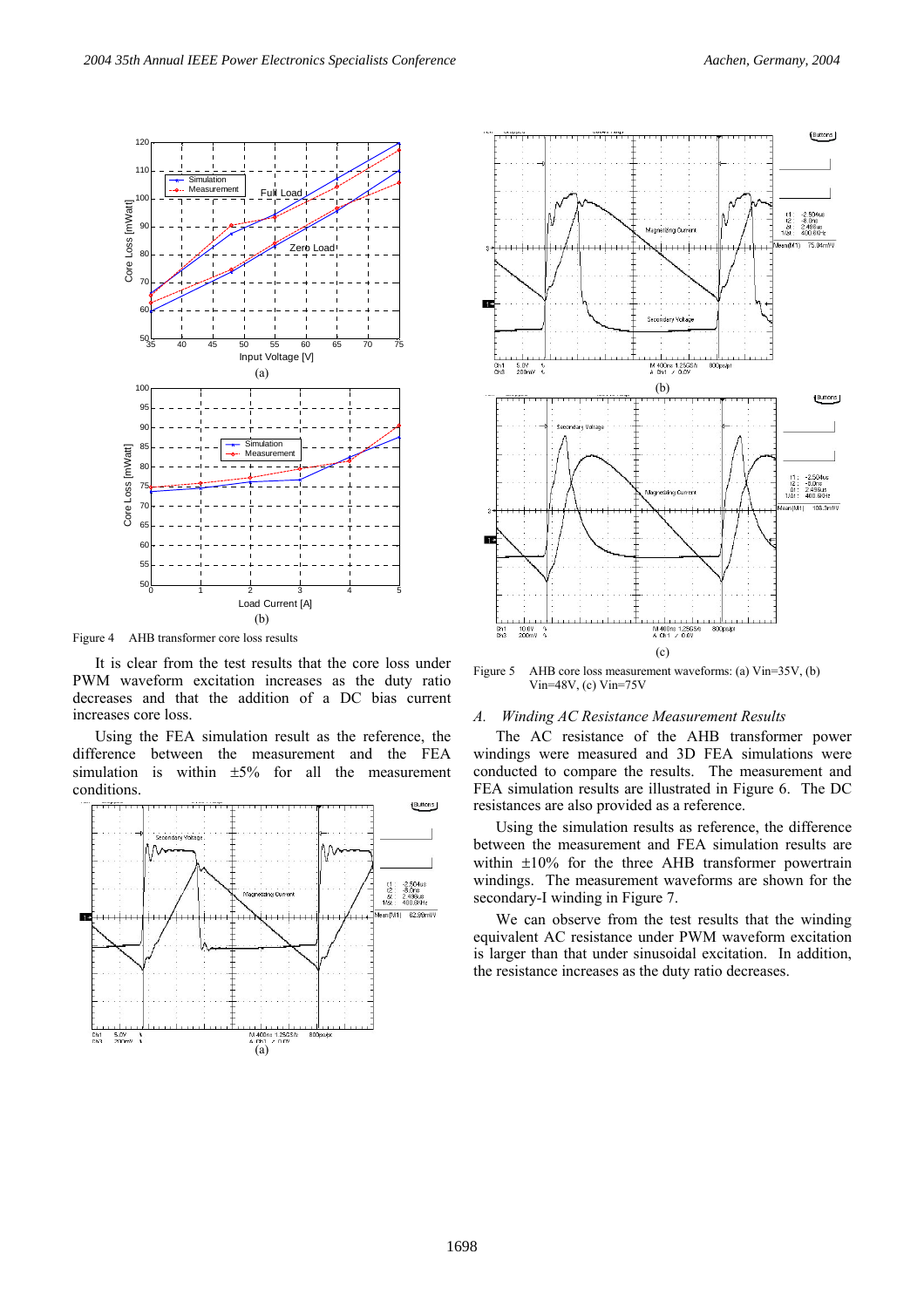

Figure 6 AHB transformer winding AC resistance; (a) primary winding, and (b) secondary windings





Figure 7 AHB transformer secondary-I winding AC resistance measurement waveforms; (a) sinusoidal, (b) D=50%, and (c) D=20%

#### V. ERROR ANALYSIS

In order to ensure that the core loss and winding AC resistance measurements are accurate and valid, it is necessary to analyze the various error sources in the measurements to obtain the loss measurement accuracy.

## *A. Error Analysis for Core Loss Measurement*

Using (2), the core loss is determined using the winding voltage and magnetizing current. Therefore, the error analysis of the proposed core loss measurement method is based on (2). The various error sources and their effect on the core loss measurement accuracy are analyzed as follows.

#### *1) Voltage Measurement Error*

The Tektronix TDS5054 digital oscilloscope was used for the tests. It has an 8-bit ADC. The averaging acquisition mode was used in the measurement, so, the effective sampling resolution can be as high as 11-bit. Both the digitizing and the linearity errors in the measurement are  $\pm 1/2LSB$  at full scale. Combining these factors, we can assume that the voltage measurement error is ±1LSB at full scale.

For the measurements, the location of the peak value of the voltage waveform measured on the oscilloscope determines the voltage measurement error. In the measurement, the peak value is always kept above 10% of the full scale (for the worst case). For the vertical scale, the voltage measurement error of the oscilloscope is less than 0.489%. Therefore, from (2), the relative error of the worst case core loss due to the voltage measurement is given by (6), which is less than 1% for the given test setup.

$$
\frac{\Delta P_{\text{Core}}}{P_{\text{Core}}} = \left| \frac{\frac{N_p}{N_s} \frac{1}{N} \sum_{i=1}^{N} v_{1i} (1 \pm 0.489\%) \cdot \frac{v_{2i} (1 \pm 0.489\%)}{R_{\text{seme}}}}{\frac{N_p}{N_s} \frac{1}{N} \sum_{i=1}^{N} v_{1i} \cdot \frac{v_{2i}}{R_{\text{seme}}} - 1 \right| = 0.98\% \tag{6}
$$

### *2) Turns Ratio Error*

As explained in section II, calibration of the turns ratio between the primary and secondary windings helps to minimize error. In the turns ratio calibration procedure, (3) is used for the calculation. The peak voltage is kept close to the full scale of the oscilloscope, so, the digitizing error in the voltage measurement for the turns ratio calibration can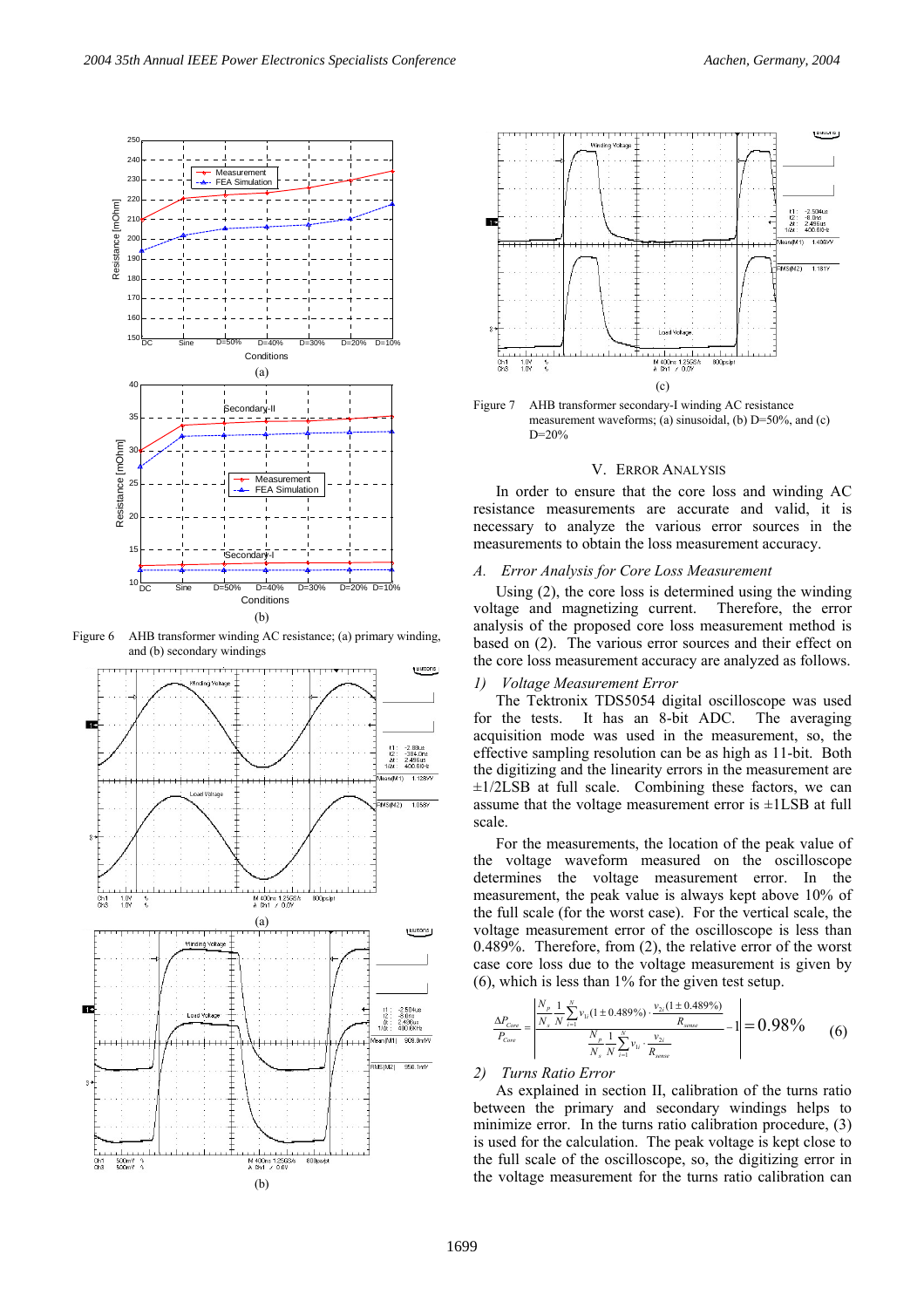In this paper, the digitizing error is neglected, so, we can assume that no error is introduced into the calibration procedure of the turns ratio. Using this calibration method, the turns ratio between the primary and secondary-II winding in the AHB transformer is 2.04 from 400kHz to 2MHz. Without this turns ratio calibration, a relative error of 2% will be introduced into the core loss measurement results.

## *3) Tolerance of the Current Sensing Resistor*

The metal film resistor used in the core loss measurement has a tolerance of  $\pm 1\%$ . Therefore, a 1% relative error is introduced due to the current sensing resistor.

#### *4) Time Delay Error*

Another important error source is time delay error due to the inductance of the current sensing resistor. For SMPS transformers, ideally, the voltage and current waveforms are in the wave shapes as shown in Figure 8 by the solid lines.



Figure 8 Ideal and typical transformer voltage and magnetizing current

The time delay between the voltage and the magnetizing current can be defined as  $\delta$ . Then, from (1), (7) can be derived. In (7), *V* is the amplitude of the positive part of voltage waveform;  $I_M$  is the amplitude of the magnetizing current; *D* is the duty ratio of the PWM waveform; *T* is the switching period of the circuit; and  $\delta$  is the time delay between the voltage and the magnetizing current.

$$
P_{Core} = V \cdot I_M \cdot \frac{2D\delta T - 2D^2 \delta T - \delta^2}{(1 - D)^2 DT^2}
$$
 (7)

Since the magnetizing current is sensed by a resistor, (7) can be written as (8).

$$
P_{Core} = V \cdot \frac{V_R}{R_{Sense}} \cdot \frac{2D\delta T - 2D^2\delta T - \delta^2}{(1 - D)^2 DT^2}
$$
 (8)

If some error,  $\Delta \delta$  is introduced into the time delay,  $\delta$  the magnetizing current waveform will be shifted with respect to the actual waveform as illustrated by the dashed line in Figure 8. Then the incremental core loss due to this error can be calculated using (9).

$$
\Delta P_{Core} = \frac{\partial P_{Core}}{\partial \delta} \Delta \delta \tag{9}
$$

Using (8) and (9), the relative error of the core loss power due to  $\Delta\delta$  is given by (10).

$$
\left| \frac{\Delta P_{Core}}{P_{Core}} \right| = \left| \frac{2DT - 2D^2T - 2\delta}{2D\delta T - 2D^2\delta T - \delta^2} \right| \Delta \delta \tag{10}
$$

When  $\delta \ll DT$  and  $D \ll D^2T$ , (10) can be approximated by (11).

$$
\left| \frac{\Delta P_{\text{Core}}}{P_{\text{Core}}} \right| \approx \left| \frac{\Delta \delta}{\delta} \right| \tag{11}
$$

It is clear that the relative error is very sensitive to small values of  $\delta$ . In this case, if large time delay error is introduced, the relative error will become large. Therefore, care should be taken to minimize time delay error.

Sources of time delay error can be: poor frequency response of the current-sensing device; and trigger jitter and delays for different channels introduced by the oscilloscope. For the digital oscilloscope used, the trigger jitter is typical at 8 ps, so, it can be ignored. The probes used for the voltage measurement are originally from the same oscilloscope and are matched to each other, so, the phase delay between channels of the oscilloscope can be neglected. The inductance associated with the current sensing resistor is the important source of the phase delay error. Therefore, in experiments, care should be taken to reduce these error sources and small inductance metal film resistor is used.

Using an impedance analyzer, phase shift less than 0.01° is observed for the current sensing resistor at 400kHz. It is less than 0.02° at 800kHz and 0.05° at 2MHz. Using the phase shift at 400kHz and transferring it to delay time for 400kHz, the time error can be calculated as given by (12).

$$
\Delta \delta = \frac{0.01^{\circ}}{360^{\circ}} \times 2.5 \mu s = 69.5 \text{ps}
$$
 (12)

The relative error depends on the time delay and the error introduced due to the time delay, so the value changes for different operating conditions. For example, the time delay between the voltage and magnetizing current can be calculated as  $\delta$ =59ns using (8) for the AHB transformer operating at 48V input. With a time delay error of ∆δ=69.5ps introduced by the current sensing resistor, we can obtain the relative core loss error as less than 0.12% using (10). This calculation procedure can be applied for other operating conditions and a relative error of less than 0.2% is obtained for all the operating conditions.

## *B. Error Analysis for Copper Loss Measurement*

The main error sources in the winding resistance measurement are: (1) voltage measurement error, (2) turns ratio error, (3) tolerance of the load resistor, (4) time delay introduce into the load current measurement.

By manipulating (4), (13) can be derived.

$$
R_{Sec-AC} = R_{Load} \cdot \left( \frac{N_{Sec} \cdot \sum_{i=1}^{N} v_{1i} \cdot v_{2i}}{\sum_{i=1}^{N} (v_{2i})^2} - 1 \right)
$$
(13)

The effect of each error source on the winding AC resistance measurement is analyzed as follows.